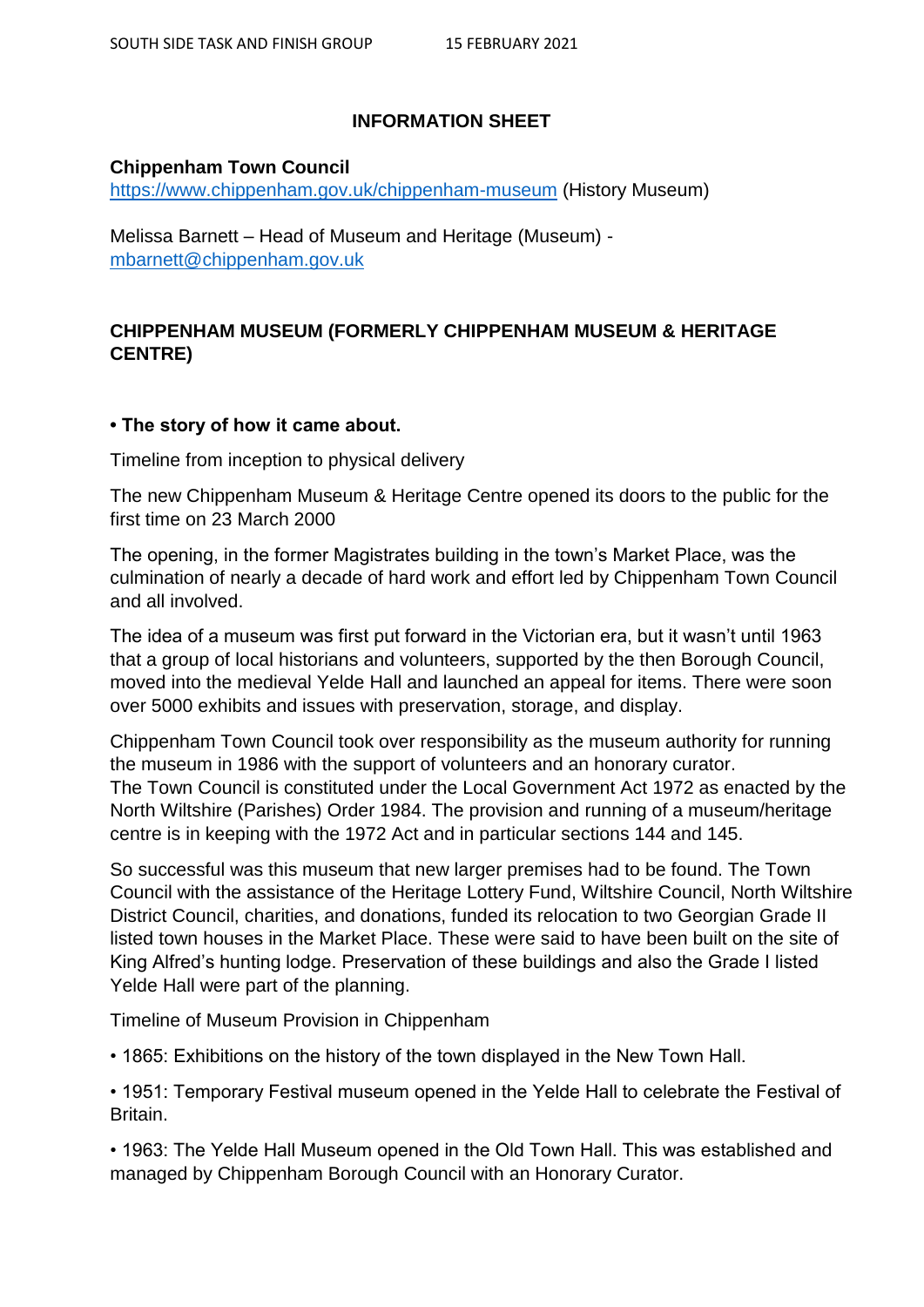• 1974: Local Authority reorganisation meant the museum buildings and collection became the property of North Wiltshire District Council.

• 1984: Chippenham Town Council was established and took over responsibility as the museum authority for running the museum.

• 1998: Chippenham Town Council purchased 9-11 Market Place from Wiltshire County Council and commenced the first phase of museum development.

• 2000: The new Chippenham Museum and Heritage Centre opened its doors to the public at 10 Market Place and employed a full time Curator.

• 2003: The first-floor public galleries, education wing and attic storage was opened to the public.

• 2006: The Yelde Hall became the town's Tourist Information Centre. The old council chamber and lock up within the building was fitted out as an historic chamber with mannequins & audio.

• 2012: April - The TIC moved to new premises and The Yelde Hall was returned to the museum service.

• 2018: New temporary exhibition gallery and improved frontage and shop

## **Who led the creation of the venue?**

The museum project is a Chippenham Town Council initiative and was created with the support of the community, Wiltshire Council, and local charities.

How was the focus of what the venue delivers determined?

The town council involved many professional groups, consultants, and community groups in the initial planning process. A project management team, which included museum and heritage professionals from Wiltshire Council & the then SW Area Museums Council, informed a Council led working party which reported to the Strategy and Resources Committee of Chippenham Town Council. All were informed by visitor surveys and statistics and by the needs of the collection itself.

Start-up funding – s106 / fundraised / grants, etc? Funding

In 1998 Chippenham town Council applied to the Heritage Lottery Fund for £421k for a project costing £921k. Partnership funding was provided by the then North Wiltshire District Council, Wiltshire County Council and English Heritage charitable trusts and commercial sponsorship.

Further Heritage Lottery funding in 2000 of £250k (with partners providing 37.5% of project costs) allowed the museum to extend onto the first floor as well as creating storage for the museum's growing collection. Research facilities and an education service for local schools were also set up with funding from the Town Council, the Chippenham Borough Lands Charity, and the Rotary Club. Professional staffing was for the first time provided with the provision of a Curator post and a 3-year contract for an Education Officer funded by Chippenham Borough Land Charity. (This later became a permanent position funded by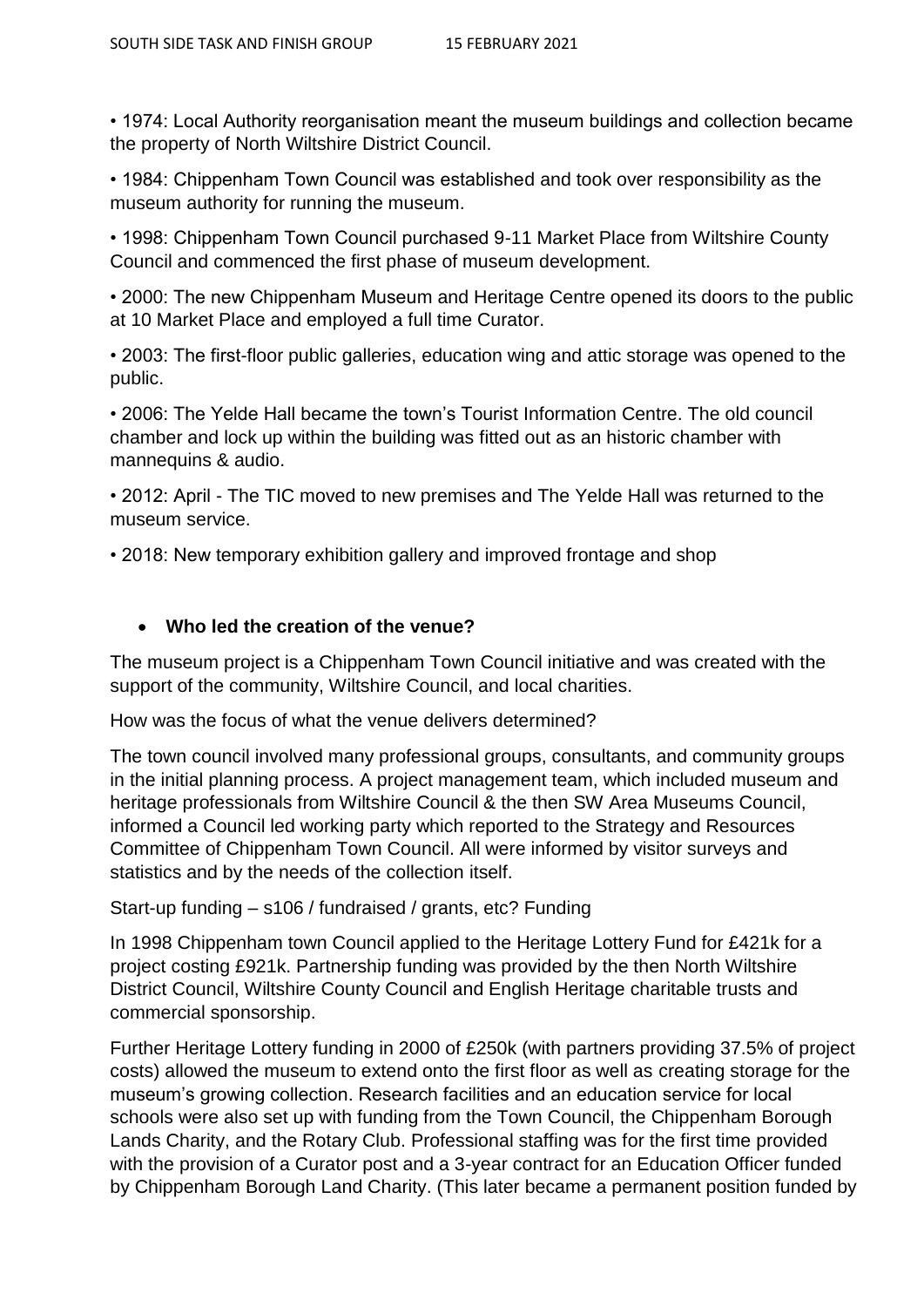CTC). By 2010 as the service developed an Assistant Curator and Admin Officer post were added.

In 2018 the addition of a gallery space, funded by Arts Council England, allowed bigger, better temporary exhibitions and the launch of a new annual project ARTSPACE Chippenham Museum with the aim of showcasing the best of local and contemporary art. Improved access and a museum shop was also developed.

A complete staff reorganisation was initiated in 2018 (details below)

## **• About the venue itself**

*Capabilities / diversity of use / limitations / uniqueness / location within the town* 

### Statement of purpose

The Museum and Heritage Centre aims to preserve, interpret, and enhance geological and environmental specimens, archaeological artefacts, and items of social and historical significance from Chippenham and its immediate area for the inspiration, learning and enjoyment of all.

There:

• are 35,000 catalogued objects • are 8 galleries on 2 floors which show the museum's permanent collection • is a programme of exhibitions (permanent, temporary, and touring), lectures, tours, walks, workshops, events, and access to reserved collection

• an education and outreach service for the benefit of the Chippenham community and the outlying areas. • is a museum shop which is now also online? • is a research and enquiry service • are rooms that can be hired. • an active and vibrant social media presence.

### Open 7 days a week / or not

The Museum is open 6 days a week (closed Sunday) from 10.00am – 4.00pm. It is open Bank Holidays. It is available to hire during the evening or is open out of hours for special events and activities. Entry is free.

Usage / audience or visitor numbers – how do people travel / reach of venue

There are 30k users of the service annually. The visitors are mainly local but there are a good number of tourists and visitors to the town recorded. The museum is centred in a good location in the centre of town in an area that may be developed as a heritage quarter. It is near to the bus station and the railway station is a 10-minute walk away. There is limited free parking in the town and the town is not yet coach friendly.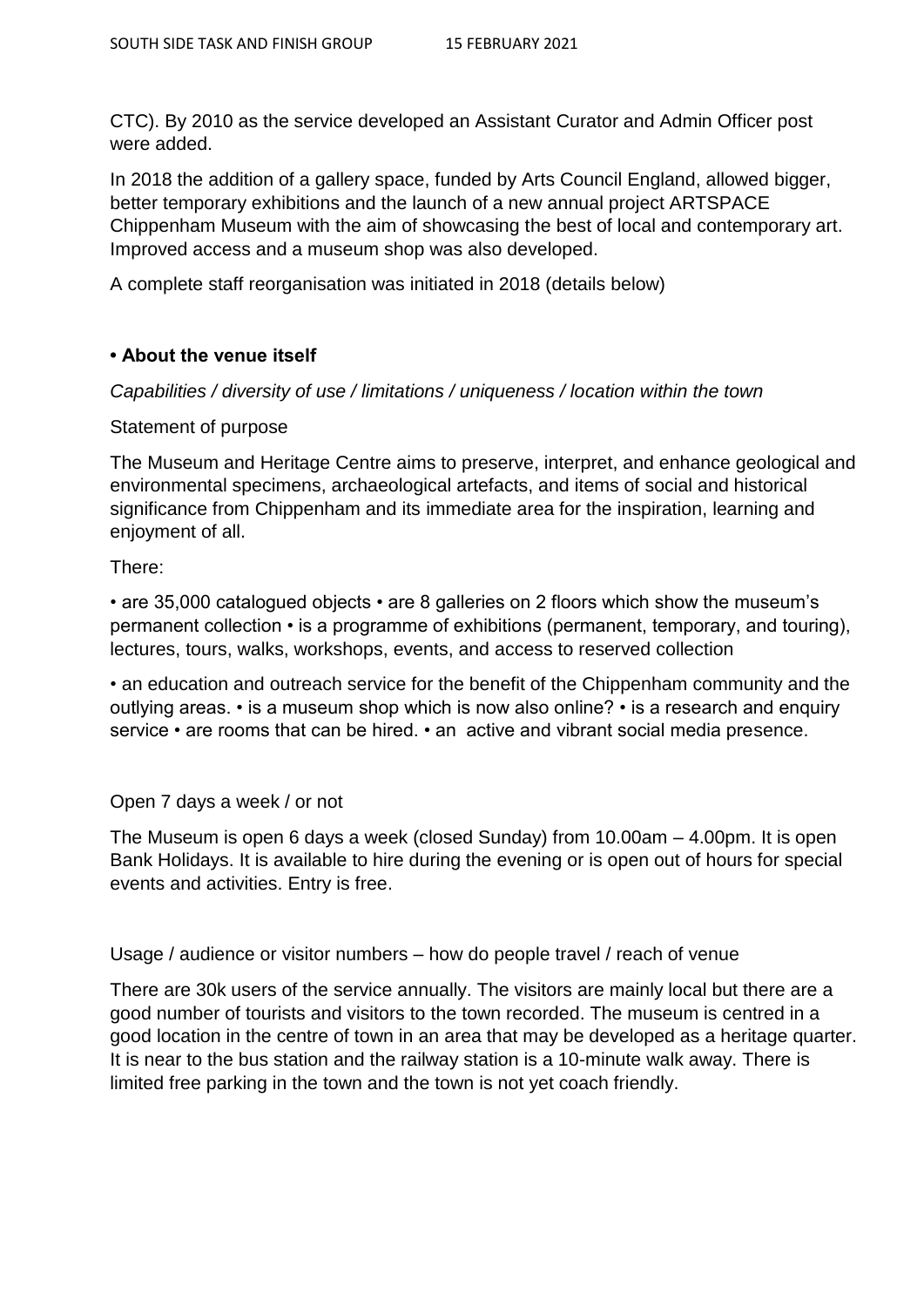## **What's great about it / not so great – would avoid if doing it again.**

#### Great!

The museum offers free entry and educational support to schools in the town. It is run and supported by Chippenham Town Council and by 70 volunteers and 100 Friends of the museum. In January 2020, the museum was successful in renewing its accredited status under the Arts Council England's administered scheme, a hall mark in recognition of the museum's high professional standards and the work of its hardworking museum staff and volunteers.

### Not so great!

Marketing and promotion of the town and museum in a joined-up way has always been an issue and this does affect the number of visitors and interest in what we can offer.

Space. There are many more stories that can be told, and a number of our facilities are now in need of updating and improvement.

Would avoid if doing again.

The museum has developed in a measured way over the years using grants and sponsorship and is well funded by the Town Council. There is little that I would change as there has been continuous and improved development- when time and budget has allowed- by a very supportive governance. • Governance of the venue (business model/ management)

Owner of venue – outright ownership / peppercorn lease / etc.?

The building is owned by Chippenham Town Council

Community owned / Council owned / stakeholder representation, etc?

Entirely Council owned

How are decisions made – what freedoms or not, are there?

The Head of Museums & Heritage reports directly to the Director of Community Services and through to the Arts, Culture and Leisure (ACL) Committee.

All museum services are provided to an agreed Service Delivery Plan and Corporate Plan. Day to day decisions is made by the Head of Heritage and Museums Service or in discussion with the Director of Community Services.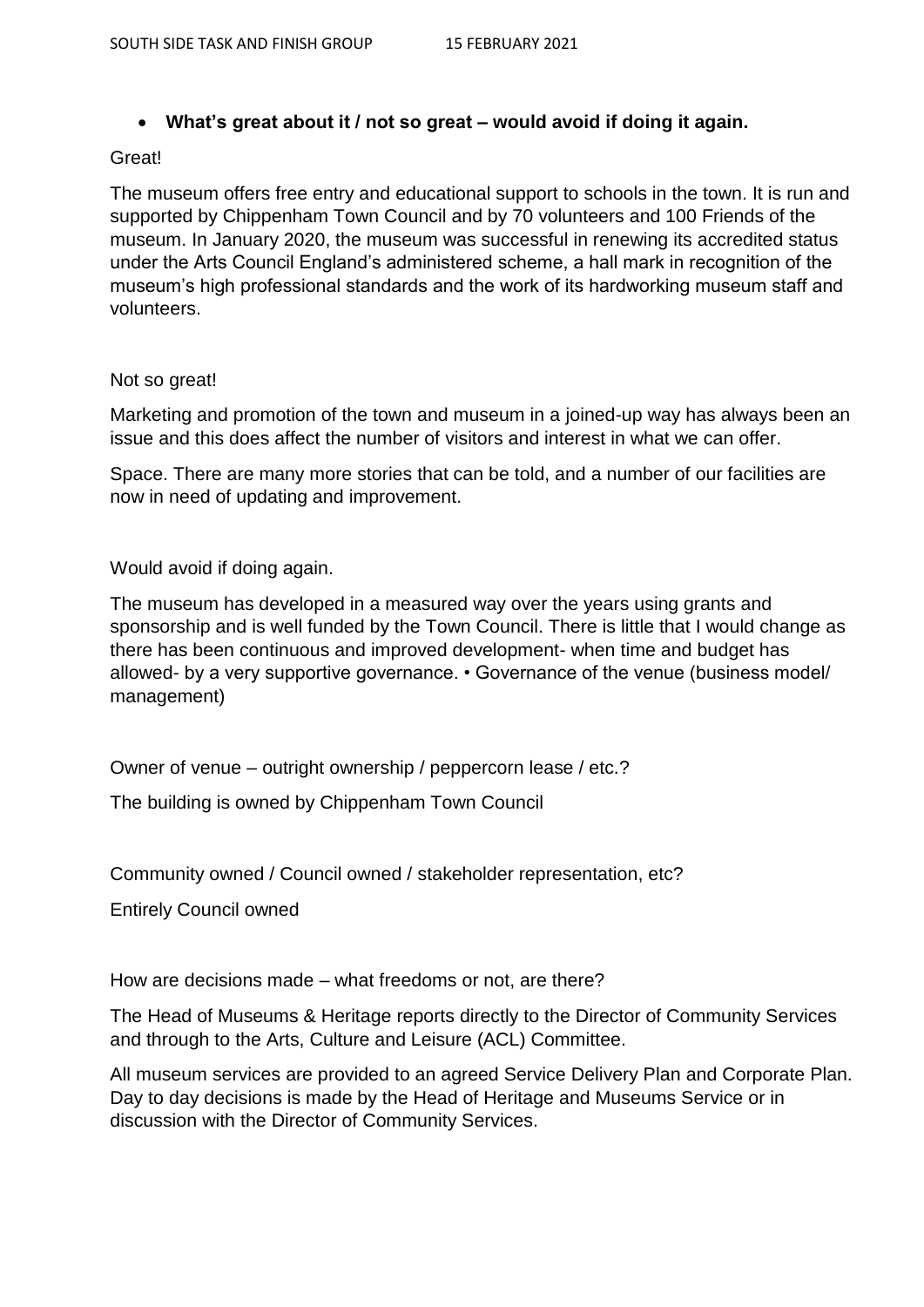• The corporate priorities are listed below:

Corporate Priority 1 – Provide facilities and services which support and develop a wellconnected town, which promotes health and well-being.

Corporate Priority 2 – An active role in the future development of Chippenham through collaboration with partners and stakeholders.

Corporate Priority 4 – To promote Chippenham as a destination Market Town based on our rich heritage, history, and culture.

Corporate Priority 5 – Effective and efficient use of resources.

Annual running practices and costs

The budget is set as part of the Council's budget setting process. The Museum service has a budget of £239,000 for staffing and general running costs. There are capital funds for unplanned maintenance.

There is other centrally provided support from CTC such as training costs and marketing that are not shown in the museum budget.

Support is also provided by the Arts Council England SW Museum Development Programme, which was launched in 2012. This facilitates partnerships beyond Wiltshire and provides a cost-effective mechanism for keeping in touch with national and regional museums through a quarterly forum. It also provides specialist advice and training which is usually free.

The museum subscribes to the Wiltshire Conservation & Museums Advisory Service, which is based at the Wiltshire and Swindon History Centre (also located in Chippenham). This provides access to advice from conservation professionals, including regular reviews of the collection, analysis of environmental conditions (vital for long term preservation), as well as discounts on materials and conservation work. Other specialist collections work is sourced as necessary.

Staffing levels – employed staff / volunteers – what works best/issues.

Grade Head of Heritage and Museum Services 31-34 Collections & Exhibitions Officer 24- 28 Engagement Officer 19-22 Visitor Services Officer 19-22 Museum Assistant – entry level 4-6 Cleaner 2

There are 70 volunteers and 100 Friends of the Museum

Building repairs / maintenance / environmental credentials

The Museum is Grade II listed. Capital repairs are sorted centrally. General maintenance costs budgeted annually. The museum has an environmental policy and has recently taken part in an energy survey,